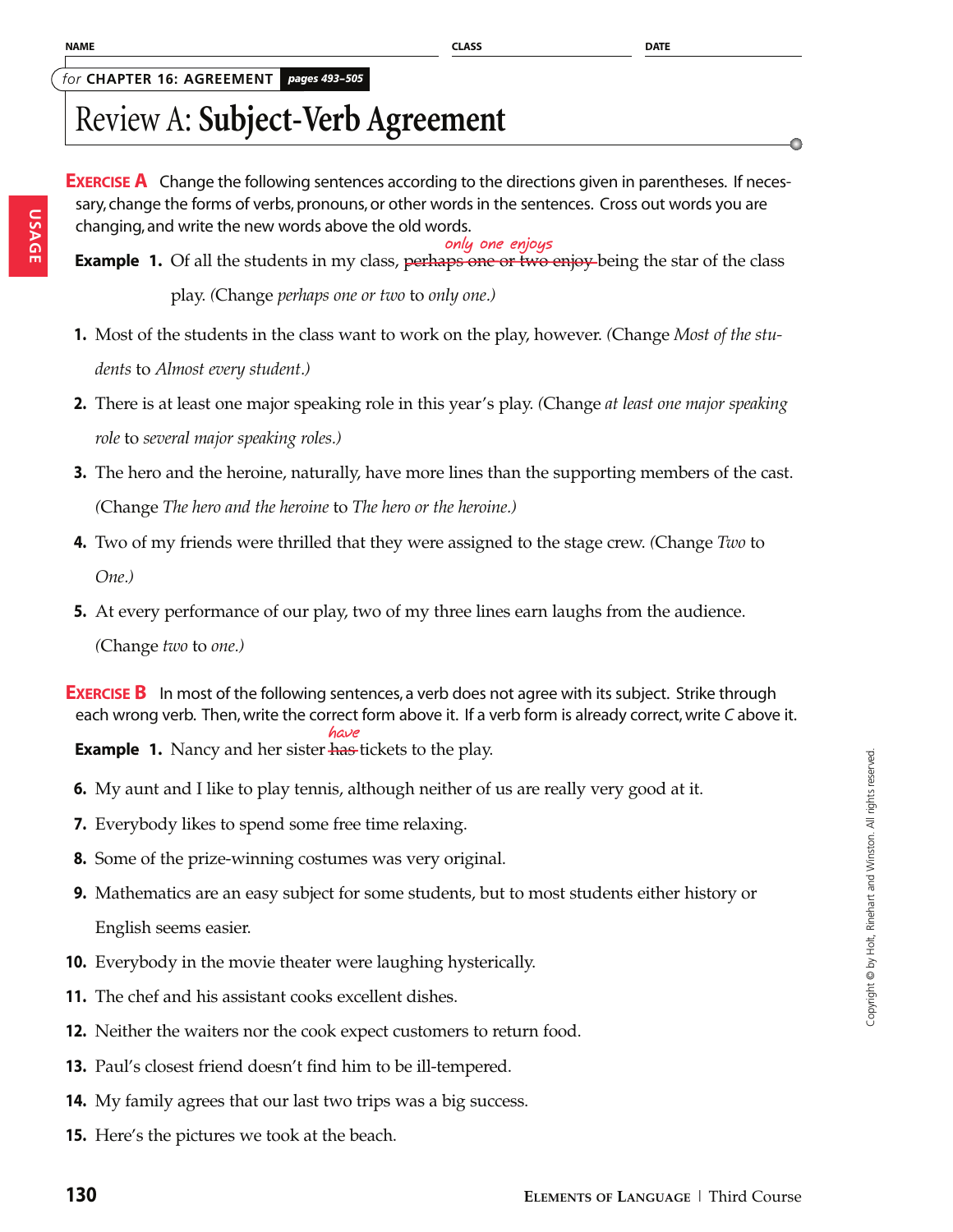Copyright © by Holt, Rinehart and Winston. All rights reserved.

Copyright @ by Holt, Rinehart and Winston. All rights reserved

*for* **CHAPTER 16: AGREEMENT** *pages 507*=*<sup>12</sup>*

## Review B: **Pronoun-Antecedent Agreement**

**EXERCISE** Complete each sentence by underlining the pronoun that agrees with its antecedent. Then, underline the antecedent twice. If the antecedent is a relative pronoun, circle the word to which the relative pronoun refers.

**Example 1.** How many people who have *(his or her, their)* driver's licenses live in a big city?

- **1.** I like studying economics. I find *(them, it)* very interesting.
- **2.** Each of my three stepsisters will update *(their, her)* diary tonight.
- **3.** Neither Jane nor Clarissa will say what *(their, her)* middle name is.
- **4.** The jazz musicians won great praise for *(its, their)* remarkable performance.
- **5.** Startled by the thunder, the flock of sheep huddled against each other and made *(its, their)* way to shelter.
- **6.** Sarah Vaughan, a popular jazz singer, was known for *(her, their)* rich voice and inventive ability to improvise.
- **7.** One half of the musicians arrived late. I think *(they, it)* must have gotten caught in the traffic.
- **8.** One of my brothers said that *(they, he)* just had a haircut.
- **9.** Lola or Carmen will bring salad to the potluck dinner on Friday night. *(She, They)* will also pick up Rafael on the way.
- **10.** Alex is a man who treats all of *(their, his)* friends with a great deal of respect.
- **11.** The flock of sea gulls descended one by one to *(their, its)* nests on the cliff.
- **12.** Our teacher said that physics will fascinate us. *(They, It)* is a very important area of study.
- **13.** Nearly one fifth of the players received *(its, their)* awards for outstanding performance.
- **14.** Most of this shoreline and *(their, its)* natural beauty is under threat.
- **15.** Li-yun and Chao, two Taiwanese friends of mine, invited us to dinner at *(her, their)* grandparents' home.
- **16.** The car that had *(its, her)* headlights on would no longer start.
- **17.** Few of the boys had time to eat *(his, their)* lunch before the bell rang.
- **18.** Many consider "St. Louis Blues" a classic song. I believe *(it, they)* must be admired by many.
- **19.** My grandfather said that fifteen dollars was a lot of money to pay for a CD. He would never pay *(it, them).*
- **20.** The class gathered all *(its, their)* backpacks and headed toward the auditorium for the assembly.

Ô